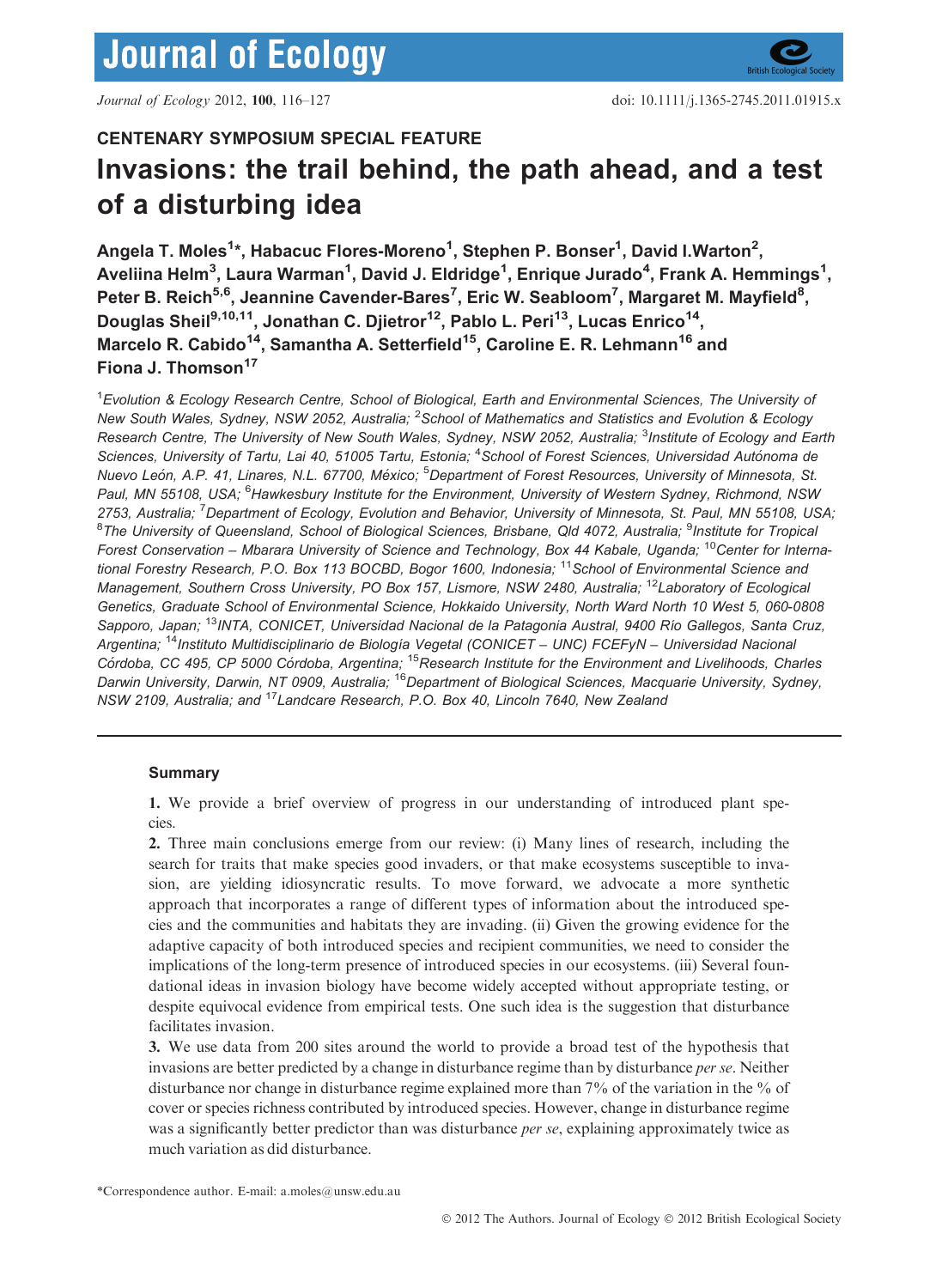4. Synthesis. Disturbance is a weak predictor of invasion. To increase predictive power, we need to consider multiple variables (both intrinsic and extrinsic to the site) simultaneously. Variables that describe the changes sites have undergone may be particularly informative.

Key-words: community susceptibility to invasion, disturbance, evolution in introduced species, grazing, invasion ecology, traits of successful aliens

## Introduction

We have come a long way in our understanding of introduced species in the century since publication of the Journal of Ecology began. One hundred years ago, introductions were widely celebrated, and acclimatization societies were busy 'enriching' the flora and fauna in many regions world-wide. Some of the more notable achievements of acclimatization societies include introducing starlings and house sparrows to the United States (in an attempt to introduce all the birds mentioned in Shakespeare's works to New York's Central Park; Marzluff et al. 2008), introducing brushtail possums to New Zealand (to establish a fur industry; Cowan 1992) and distributing ornamental plant species such as Lantana camara and Miconia calvescens to gardens world-wide (Meyer 1996; CRC Weed Management 2003). Many species (e.g. cane toads in Australia) were introduced as biocontrols, and many more species were introduced accidentally (e.g. zebra mussels). As a result of both intentional and unintentional introductions, introduced species now make up a substantial part of the vascular flora in most places (about half in Hawaii, New Zealand and the Cook Islands, 21% in Britain, 24% in Canada, 10– 30% in several mainland USA states, 12.5% in Europe and 10% in Australia; Vitousek et al. 1996). The ecological and socio-economic costs of invasive species have become increasingly apparent. Introduced species are thought to be the second greatest threat to native diversity (at least in the US; Wilcove et al. 1998), and the combined annual costs of introduced species have been estimated to exceed US\$336 billion for just the United States, United Kingdom, Australia, South Africa, India and Brazil (Pimentel et al. 2001).

The applied nature of invasion biology makes it attractive to researchers and funding agencies alike, and as a result, the field is enormous and progressing at great speed. Over 10 000 papers have been published in the field of invasion biology in the last 30 years (Gurevitch et al. 2011). In such a rapidly growing field, it is worthwhile to ask which lines of research are yielding important advances, whether there are important questions being overlooked, and whether there are areas where our efforts are yielding poor returns. In the first part of this paper, we aim to give an overview of progress in our understanding of invasion biology (particularly in relation to plants), highlighting some promising directions for future research and some areas that we believe could be scaled back.

## The traits of successful invaders

Since Baker (1965, 1974) published his famous lists of the traits of the ideal weed, one of the most common lines of investigation in invasion biology has been the search for traits that might allow us to predict invasiveness. Being able to predict which species are likely to become problem invaders would allow us to exclude such species from import and to effectively target weed control resources while species are still in the early stages of invasion (Lodge 1993; Williamson & Fitter 1996; Sakai et al. 2001). However, the results of individual studies have been rather idiosyncratic (Pyšek & Richardson 2007), and researchers have increasingly used compilations such as vote counting studies, meta-analyses and global comparisons of traits to search for general trends. Compilations have shown that invasive species tend to have higher population growth rates, lower levels of herbivore damage, higher shoot⁄root ratios, lower survival, higher plasticity in many functional traits and higher specific leaf area than do non-invasive and⁄ or native species (Daehler 2003; Hawkes 2007; Ramula et al. 2008; van Kleunen, Weber & Fischer 2010; Ordonez, Wright & Olff 2010; Davidson, Jennions & Nicotra 2011). There is also a positive relationship between abundance in the native range and abundance in the introduced range (Firn et al. 2011). However, different compilations have shown contradictory results for many crucial traits, including plant growth rate (Daehler 2003; van Kleunen, Weber & Fischer 2010), plant size (Hawkes 2007; van Kleunen, Weber & Fischer 2010; Ordonez, Wright & Olff 2010), fecundity (Daehler 2003; Mason et al. 2008) and seed mass (Mason et al. 2008; Ordonez, Wright & Olff 2010). Thus, although individual studies often present seemingly clear results, the larger picture is unfortunately still one of idiosyncrasy and inconsistency. Further, even when there are statistically significant differences in the mean values of traits, the high degree of overlap in trait distributions for native, introduced and invasive species (Ordonez, Wright & Olff 2010) means that it is not currently possible and will probably never be possible to predict which species are likely to become problem invaders on the basis of traits alone. We therefore suggest that this is one area of invasion biology that merits less attention in the future. While performing studies on additional traits or in new regions will give locally relevant information, additional comparisons of traits seem unlikely to move our understanding of invasion biology forward in any substantial way.

## Propagule pressure

The available evidence suggests that high propagule pressure facilitates invasions (Von Holle & Simberloff 2005; Eschtruth & Battles 2009), and proxies for propagule pressure such as human population density and proximity are strong predictors of invasions (Pyšek et al. 2010; Vilà & Ibáñez 2011). However,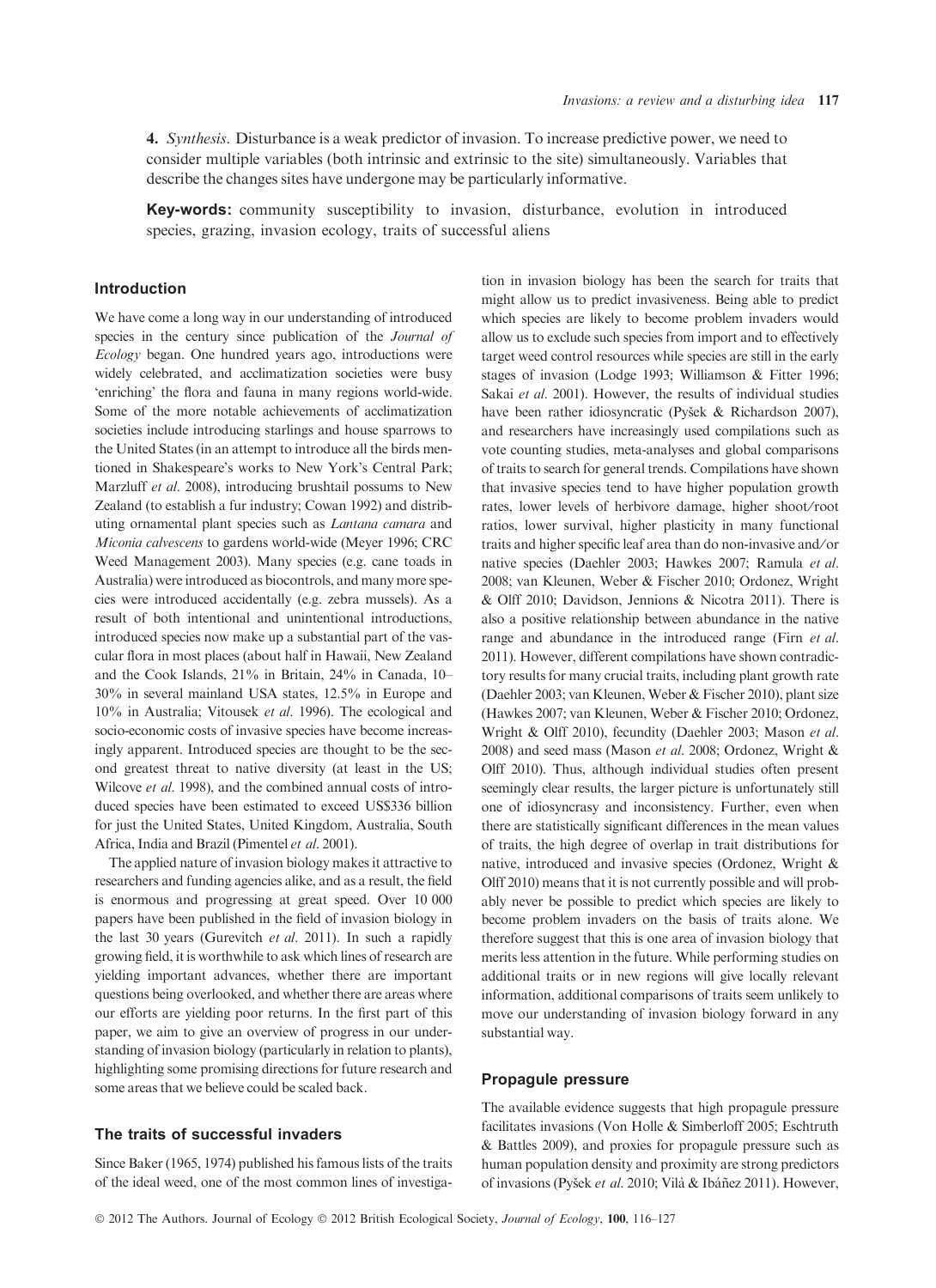relatively few studies have quantified propagule pressure in introduced plants (Simberloff 2009). The often-overlooked importance of propagule pressure has been suggested as an explanation for the high level of idiosyncrasy observed in studies of invasions (Lockwood, Cassey & Blackburn 2005). The first priority for this field is to collect more empirical data on propagule pressure in different ecosystems. Studies that quantify the relationship between propagule pressure and invasion at large scales seems likely to yield interesting results, as do quantifications of the relative importance of propagule pressure under different circumstances.

#### The genetics of invasions

Small population sizes characteristic of introduced species in the early stages of invasion are predicted to restrict adaptive evolution by limiting additive genetic variance (i.e. variance that allows a population to respond to selection; Prentis et al. 2008). Genetic bottlenecks have been demonstrated in many invasive taxa. For example, 58 of 72 studies show lower genetic diversity in introduced populations than in native populations (Puillandre et al. 2008). However, rapid adaptive evolution has been repeatedly demonstrated in introduced populations, and the predicted reduction in genetic variance is frequently not observed (Lee 2002; Roman & Darling 2007; Simberloff 2009). For example, in a review of aquatic invasions (including algae, invertebrates and fish), populations in only 16 of 43 invasive species had reduced genetic diversity (Roman & Darling 2007). Why is this? High propagule pressure and repeated introductions can provide a supply of new genetic material and limit the reduction in genetic variance due to bottlenecks (Roman & Darling 2007; Prentis et al. 2008; Simberloff 2009). In addition, dominance and epistatic genetic variance can be converted into additive genetic variance through random genetic drift (Lee 2002; Turelli & Barton 2006). Increased additive genetic variance due to epistasis in populations that have passed through a bottleneck has been observed (e.g. Cheverud et al. 1999). However, it is unclear whether epistasis is generally important in adaptive evolution after population bottlenecks (Turelli & Barton 2006), nor are we aware of any instances of epistasis facilitating adaptation in invasive species.

Some pernicious invasive species are the hybrid offspring of non-weedy invasive species and native species (Rieseberg et al. 2007). Hybridization can increase the persistence and impact of introduced species by increasing genetic variation (Ellstrand & Schierenbeck 2000; Rieseberg et al. 2007), and increasing vigour through increasing heterozygosity (Ellstrand & Schierenbeck 2000; Rieseberg et al. 2007). Hybrids can also express novel traits and extreme phenotypes not observed in either parent species (Ellstrand & Schierenbeck 2000; Prentis et al. 2008), and hybridization can facilitate the transfer of adaptive alleles between species (Prentis et al. 2008). Clearly, hybridization is an important, yet often-underappreciated (Ellstrand & Schierenbeck 2000) pathway for the evolution of introduced species.

We are at a very early stage in understanding the genetics of invasions. Future research is required to identify the circumstances where invasive populations can overcome the depletion of additive genetic variance experienced after bottlenecks, and to identify the key factors contributing to maintaining genetic variance in populations of invasive species. Further research is also required to understand how hybridization has contributed to evolution in introduced species. In particular, increased epigenetic variation is associated with hybridization (Bossdorf, Richards & Pigliucci 2008), and epigenetic variation promotes adaptation in newly formed hybrid species (Hegarty et al. 2011). The relationship between hybridization and epigenetic variation may be important in understanding adaptation and evolution in many introduced species.

#### Evolution in introduced species

One of the most recent fields to emerge in invasion biology is the study of rapid evolution in introduced species. Several aspects of species introductions can stimulate evolutionary change (Vellend et al. 2007). A small fraction of the source population is sampled (whether intentionally or unintentionally), often generating founder effects and genetic bottlenecks (Dlugosch & Parker 2008). The introduced population is exposed to a range of new biotic conditions, including a new suite of pollinators, pathogens, seed dispersers, seed predators, herbivores, coexisting plants and changes in the invader's population density. Both theory (e.g. the enemy release hypothesis and the evolution of increased competitive ability hypothesis) and data suggest that these changed biotic conditions can result in evolutionary change (Blossey & Nötzold 1995; Keane & Crawley 2002; Bossdorf et al. 2005; Zangerl & Berenbaum 2005; Barrett, Colautti & Eckert 2008). Abiotic conditions, such as rainfall, temperature, soil fertility and disturbance regimes in the new range may also differ from those with which the species evolved, which can result in selection and adaptation (Maron, Elmendorf & Vila 2007). Finally, the colonization of a new landscape can be associated with the selection for altered dispersal (Cody & Overton 1996; Phillips et al. 2006; Cheptou et al. 2008). The prevalence of all these factors and their combined effects makes rapid evolution likely in introduced species. Buswell, Moles & Hartley (2011) found that 70% of 23 plant species introduced to Australia had undergone significant morphological change within  $c$ . 100 years. The magnitude of these changes was substantial, with several species doubling or halving crucial traits like plant height and leaf area.

We have reached the point where additional case studies demonstrating rapid evolutionary change in introduced species are unlikely to have a major impact on our understanding of invasions. However, there is a lot of scope for progress in understanding the general principles underlying rapid evolutionary change. For instance, we can ask whether introduced species tend to evolve greater similarity to resident native species (as might be expected if residents are adapted for success under local environmental conditions), or whether limiting similarity might result in introduced species evolving different suites of traits to those of resident native species. We can also ask whether observed trait changes in introduced species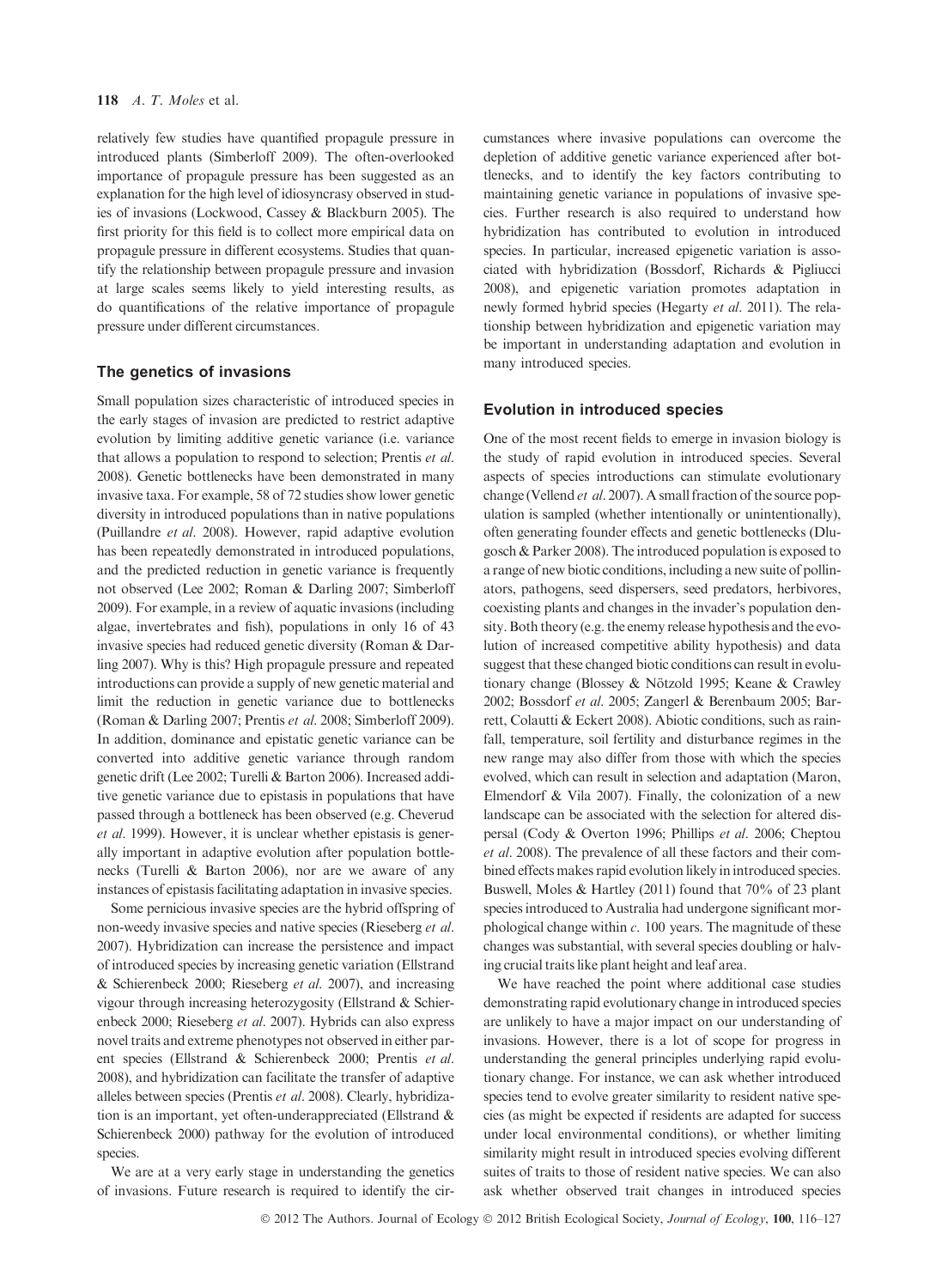coincide with predictions based on the differences between the climatic conditions in the species' introduced vs. native ranges.

It will also be interesting to determine whether evolutionary changes in introduced species tend to level off after a few generations, or whether the changes are ongoing. If the latter, we should ask whether introduced populations might eventually become sufficiently different to their source populations that they qualify as new species. If so, this raises interesting management questions. For example, at what point do we stop trying to eradicate these taxa as unwelcome invaders, and begin trying to protect them as unique endemic species? To what extent might evolutionary diversification in introduced species offset biodiversity losses in native taxa (Vellend et al. 2007)?

## Factors that determine community and habitat susceptibility to invasion

One of the most intensively investigated ideas regarding community susceptibility to invasion is that high diversity makes communities more resistant to invasion, through mechanisms such as biotic resistance, limiting similarity and competitive exclusion (Elton 1958; Fridley et al. 2007). In line with these ideas, meta-analysis has shown that competition from resident plants and pressure from resident herbivores (but not the soil fungal community) have significant negative effects on the establishment and performance of introduced species (Levine, Adler & Yelenik 2004). However, positive, negative and null relationships between native species richness and the number of introduced species in a community are all commonly reported at a diversity of spatial scales (Levine & D'Antonio 1999; Meiners, Pickett & Cadenasso 2002; Herben et al. 2004; Howard et al. 2004; Richardson & Pyšek 2006; Fridley et al. 2007). Approaches that include information about the taxonomic (Rejmanek 1996; Daehler 2001; Strauss, Webb & Salamin 2006; Diez et al. 2009) and functional (Hooper & Dukes 2010) similarity between native and introduced species have had similarly mixed results. A range of factors (including spatial heterogeneity, neutral processes, disturbance and productivity) likely underlie the complex relationships between the recipient community and the invaders (Levine & D'Antonio 1999; Herben et al. 2004; Davies et al. 2005; Fridley et al. 2007; Hooper & Dukes 2010), and a simple unifying theory relating the suite of resident species to invasibility seems unlikely to emerge.

Several characteristics of habitats affect the success of invasions. There is generally a higher rate of invasion in small habitat fragments and at fragment edges (Lonsdale 1999; Vilà & Ibáñez 2011), and a higher rate of invasion in temperate than tropical mainlands (but not on islands, and the latitudinal gradient within the temperate zone runs in the opposite direction; Lonsdale 1999; Pyšek & Richardson 2006). The rate of invasion tends to be higher on islands (Lonsdale 1999; Pyšek  $\&$ Richardson 2006), although the impacts of invasions are not significantly different between islands and mainland sites (Vila` et al. 2011). It has also been suggested that habitats that are already invaded are more susceptible to further invasion, as the presence of introduced species can facilitate future invaders, for instance, by changing the disturbance regime (Mack & D'Antonio 1998; Simberloff & Von Holle 1999; Brooks et al. 2004). The effects of connectivity between habitat patches are equivocal (Vilà & Ibáñez 2011), as are the effects of environmental heterogeneity, which sometimes increases invasion success (e.g. in response to resource pulses), and sometimes decreases invasion success (Melbourne et al. 2007). Despite some areas of agreement in the literature about factors that affect a habitat's susceptibility to invasion, we are still some way from practical outcomes such as being able to predict the likely effects changes in basic factors like temperature and rainfall under global change might have, either on specific introduced species (Bradley et al. 2010) or on habitat susceptibility to invasion. This is an area that merits further attention.

## Impacts of invasive species on native communities

Many papers on invasions begin with statements about the negative effects of introduced species on native communities (Lonsdale 1999; Levine et al. 2003; Morales & Traveset 2009). However, the evidence for the impacts of invasive plant species is actually quite weak. For example, it is widely accepted that introduced species are one of the major causes of native species extinction (Gurevitch & Padilla 2004). However, although introduced predators and pathogens have caused many extinctions, there are astonishingly few documented cases of native plants being driven to extinction by competition from introduced plants (Sax et al. 2007). There is no evidence for any native species in the United States being driven to extinction, even within a state, by competition from an introduced plant species (Davis 2003). Gurevitch & Padilla (2004) conclude a review on the impacts of invaders on native species by stating that ''the assumed importance of the invaders in causing widespread extinctions is to date unproven, and is based upon limited observation and inference''. Further research is urgently needed to quantify the impact of introduced species on the extinction of native species.

The evidence for effects of introduced species on factors other than extinction is stronger. Meta-analyses have shown that introduced species can decrease the fitness, diversity, abundance and growth of resident plant species while increasing community level plant production (Vilà et al. 2011). Meta-analyses also show that introduced plants can impact animals, decreasing fitness and abundance (Vilà et al. 2011) and decreasing pollinator visitation (which was associated with a decrease in the reproductive success of co-flowering plants; Morales & Traveset 2009). The effects of introduced species are thought to arise through a range of mechanisms, including competition, changes in the availability of resources such as nitrogen and water, changed disturbance regimes and altered food webs, but these effects are usually not well quantified (Levine et al. 2003; Ehrenfeld 2010). Further, studies of different sites often give contradictory results about the effects of introduced species on native species (Levine et al. 2003; Ehrenfeld 2010; Vilà et al. 2011). Instances where the same introduced species has different impacts on different recipient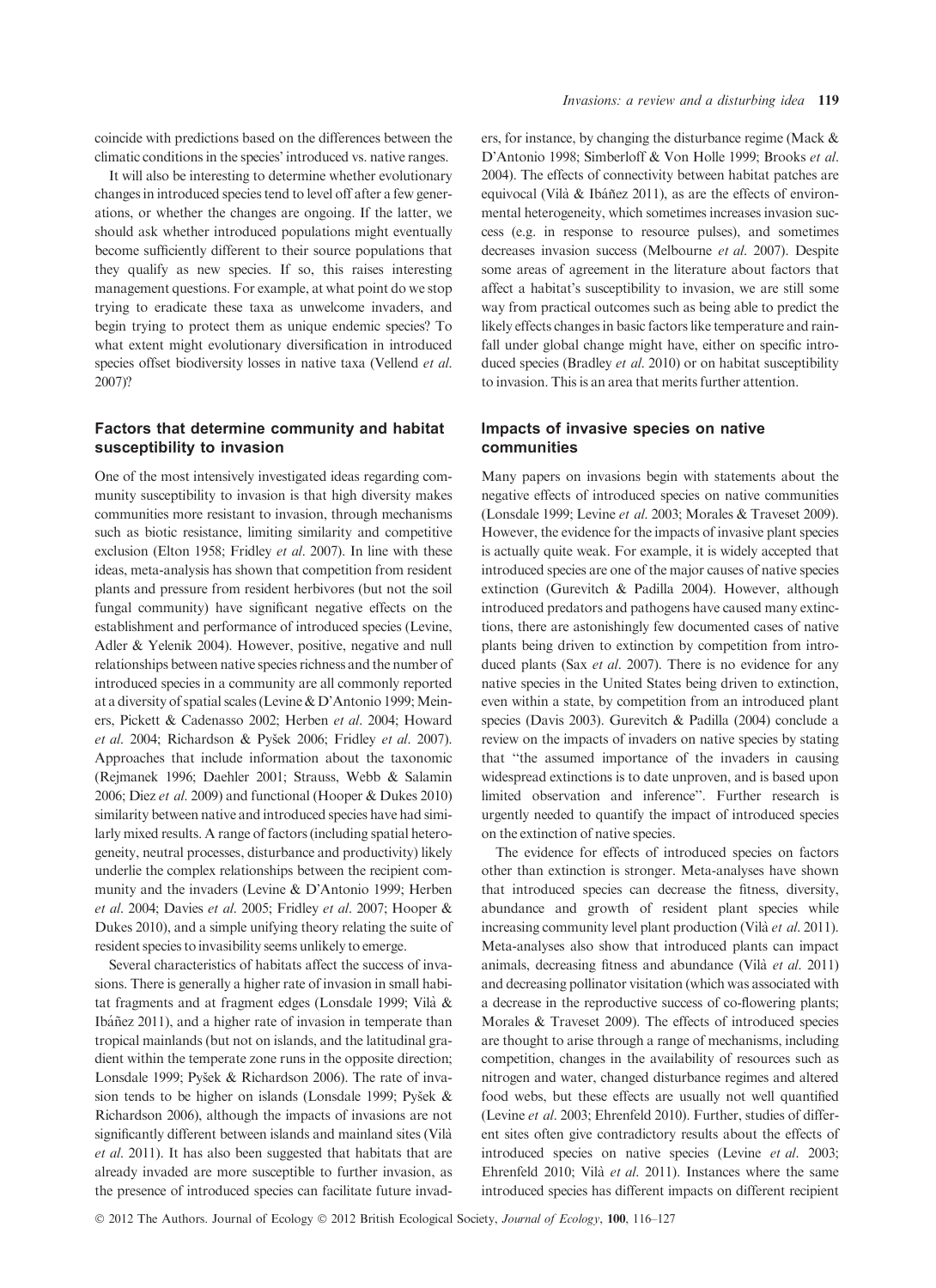communities, and cases where community responses to invasive species do not differ to responses to native species are common (Ehrenfeld 2010). Establishing generalizations about the magnitude and type of impacts associated with introduced species, and the mechanisms that underlie the impacts is a top priority for this field. Sampling bias may complicate this effort – if ecologists are more likely to study highly invasive species than low-density, low-impact introduced species, then meta-analyses will overestimate the effects of introduced species.

## Conclusions from literature review

Many lines of investigation, including the search for species' traits that are associated with high invasiveness, the search for features of communities that make them susceptible to invasions and the search for generalities about the effects of introduced species, are yielding idiosyncratic results. This idiosyncrasy highlights the need to gather detailed information to understand the biology of particular introduced species. However, since we cannot study every introduced species separately, we need to continue the search for generalizations. We join a growing chorus, suggesting that our approach to invasion biology has been too simplistic. Despite wide recognition that there will be no one explanation that fits all biological invasions (Davis, Grime & Thompson 2000; Gurevitch et al. 2011), relatively few studies actually consider a range of factors⁄theories simultaneously. Rather than focussing on one factor at a time, we need to find ways (including multivariate analyses) to synthesize information about the recipient habitats⁄ communities, the characteristics of both resident species and the invaders, demographic processes, propagule pressure, the differences between current conditions and those with which the resident species evolved, evolutionary change in both native and introduced species, plasticity, and feedbacks and interactions between different species and processes (Lockwood, Cassey & Blackburn 2005; Moles, Gruber & Bonser 2008; Ordonez, Wright & Olff 2010; Gurevitch et al. 2011). By incorporating a range of different types of information, we hope that it will be possible to cut through the apparent idiosyncrasies and predict the circumstances under which species and ecosystems will respond in different ways. This will not be simple, but even combining information about three or four processes (e.g. differences between climatic conditions in home and introduced ranges, evolutionary change in the new range and demographic processes) would represent a major advance.

It is common for researchers to specialize in one branch of ecology (e.g. invasion ecology, tropical biology, molecular ecology), and to feel that the literature and ecological community is so huge even within each sub-discipline that there is no way we could keep up with developments in ecology as a whole. To bring together widely, divergent lines of evidence about invasions will therefore require researchers with different types of expertise to work together. This has a strong parallel with calls for invasion ecologists to stop treating invasion as a process separate from the rest of ecology (e.g. Davis et al. 2005) and (i) use introduced species to help us understand

fundamental processes in ecology (e.g. community assembly, succession, species' distributions and evolution), and (ii) use knowledge and techniques from other parts of biology (e.g. demography) to improve our understanding of invasion biology (Sax et al. 2007). Thus, we see large multiauthor collaborations and big data syntheses as an important part of the future of invasion biology.

Since eradicating all introduced species is an unachievable or impractical goal in many ecosystems (Hobbs et al. 2006; Davis et al. 2011), we also need to consider the consequences of the long-term presence of some introduced species. After a few hundred years in an ecosystem, both introduced species and resident natives will have had time to adapt to the new conditions. Local herbivores, pollinators, seed dispersers, seed predators and pathogens are likely to be interacting with the introduced species, making them part of food webs and other ecological networks (e.g. Pyšek et al. 2011). Does there come a point where we should stop fighting introduced species and simply accept them as plants that provide a range of ecosystem services, or is this opening the door to disaster? Debate on this topic is fierce (Davis et al. 2011; Simberloff 2011). We might gain some insight about the future trajectories of invasions by looking at long-invaded places such as Europe, and by studying the long-term effects of previous biotic interchanges (e.g. the joining of North and South America).

Many of the ideas presented in the literature have become reified without ever being subjected to formal testing (see Slobodkin 2001). Other ideas have been subjected only to weak tests that were the best available at the time, but which have been superseded in recent decades as a result of the increasing availability of large datasets and sophisticated analytical methods. Yet other ideas have been accepted as truths despite contradictory empirical evidence. Thus, one of the most important goals for the future is searching for any untested or inadequately tested assumptions underlying our understanding of invasion biology (the same applies to many other fields in ecology). For the researcher, providing the first test of a broadly accepted idea is a win/win situation. If the dogma is right, the first empirical test will likely go on to be a citation classic. If the dogma is wrong, then the first empirical test will overturn our traditional understanding of the field, thus stimulating the development of new theoretical ideas and many other empirical tests.

Following this goal of testing dogma, we tackle one idea that has become widely accepted despite equivocal evidence in empirical tests: the idea that disturbance facilitates invasion.

## Testing ideas about the role of disturbance in facilitating invasion

Many introduced species seem to be most dominant at highly modified sites. Moreover, the idea that disturbance facilitates invasion has been called 'one of the most commonly accepted truisms in the field of invasion ecology' (Lockwood, Hoopes & Marchetti 2007). Disturbance is thought to facilitate invasion by simultaneously opening new ground for colonization, decreasing the competition from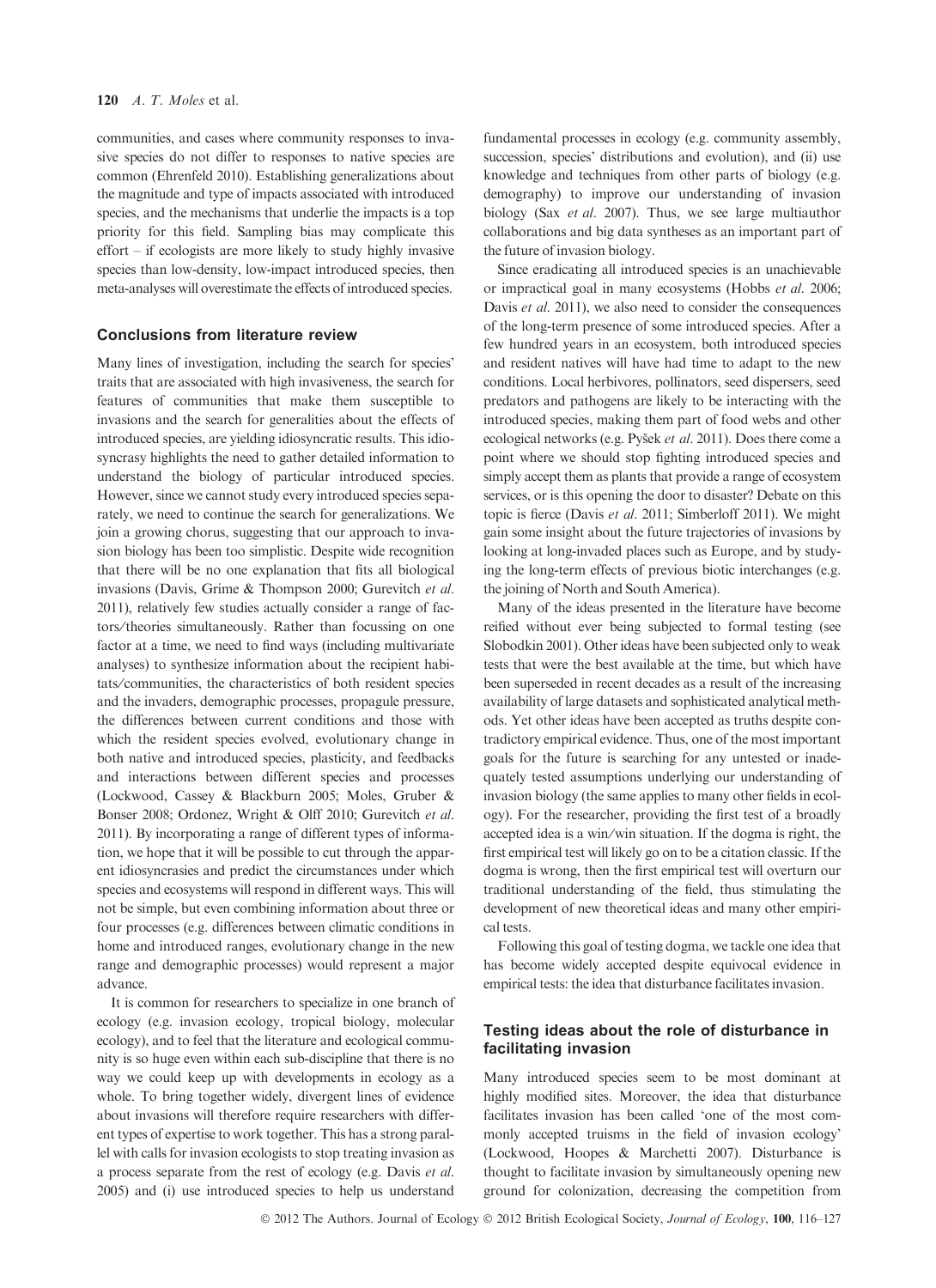resident native plants and releasing pulses of resources (Davis, Grime & Thompson 2000). A positive relationship between disturbance and invasion has been found for terrestrial plants (Hobbs & Atkins 1988; Burke & Grime 1996; Belote et al. 2008; Eschtruth & Battles 2009), terrestrial animals (Corlett 2010; Rickart et al. 2011) and marine organisms (Bando 2006; Altman & Whitlatch 2007). However, not all studies show positive relationships between disturbance and invasion. Some find no relationship (Hester & Hobbs 1992), some show negative relationships (Smart, Hatton & Spence 1985; Smith & Knapp 1999) and some show humpshaped relationships (Tiegs et al. 2005). Theory is also mixed on the topic, with one model suggesting that disturbance should only promote invasion when disturbance of sites unoccupied by invaders is greater than disturbance of occupied sites (Buckley, Bolker & Rees 2007). Even when disturbances do facilitate the establishment of introduced species, modelling suggests that disturbance frequency will have little long-term effect (Spence et al. 2011).

Sometimes researchers use the term 'disturbed' to mean that humans have recently disrupted natural conditions (including the natural disturbance regime), while others take disturbance as ''the partial or total destruction of the plant biomass and arises from the activities of herbivores, pathogens, man (trampling, mowing, and plowing), and from phenomena such as wind damage, frosts, desiccation, soil erosion, and fire'' (Grime 1977). Because both situations are common and important in invasion biology, researchers need to be careful in their use of the term. Here, we use 'disturbance' in the classic sense (sensu Grime 1977).

Closer consideration of the role of disturbance in plant communities casts doubt on the idea that high rates of disturbance should be a strong predictor of invasion. Disturbance is a natural feature of all ecological communities, and the resident native species in a community have had many generations of selection for traits that allow them to flourish under the natural disturbance regime. Dramatically increasing the rate of disturbance in an ecosystem (e.g. introducing frequent fires to a region that seldom burned) might disfavour native species and favour introduced species that are pre-adapted for more frequent disturbances. However, decreasing the rate of disturbance in an ecosystem (e.g. fire suppression) might also disadvantage natives and favour introduced species that are pre-adapted for longer disturbance intervals. Thus, it may not be disturbance per se that disadvantages native species and allows introduced species to establish, but rather a change in the disturbance regime.

Previous studies have raised the idea that changes in disturbance regime are important in facilitating invasion (Hobbs & Huenneke 1992; D'Antonio, Dudley & Mack 1999; Sher, Marshall & Gilbert 2000), and the importance of the natural disturbance regime in community resistance to invasion is well known in many ecosystems (Scholes & Archer 1997; Sher, Marshall & Gilbert 2000). However, the statement that 'disturbance increases community susceptibility to invasion' and tests of this idea are often made without consideration of the natural disturbance regime.

Our aim was to test two hypotheses: (i) That the percentage of species richness and cover contributed by introduced species will be more closely related to the difference between the present and natural disturbance regime than with disturbance per se, and (ii) That disturbance will only explain a small proportion of the variation in the % cover or species richness of introduced species. To test these hypotheses, we collected data from 200 sites from eight countries; Argentina, Australia, Costa Rica, Japan, Mexico, New Zealand, Uganda and the United States of America (Appendices S1 and S2 in Supporting Information).

We only included sites for which the historic disturbance regime was known. The historic disturbance regime was defined as the regime under which the community assembled and⁄ or which was important in the evolution of the species (in many cases, this was the pre-European disturbance regime). We included sites with a wide range of historic disturbance frequencies and intensities, thus diminishing the importance of exact quantification of the historic regime, the finer details of which can be controversial.

Current disturbance frequency/intensity data were taken from scientific studies, local knowledge and/or records from the last few decades (details in Appendix S1). We avoided sites that had experienced alterations in addition to changes in disturbance regime (for example, sites that now experience nutrient or water addition as well as having a modified fire ⁄ grazing regime were excluded) – although changes in resource availability that result from change in disturbance regime are unavoidable. We included only sites that currently experience the same type of disturbance as they historically experienced (e.g. sites with a change in fire frequency or grazing intensity were included, sites that had changed from fire to grazing disturbance were excluded). Where possible, sites were surveyed when the time since disturbance was between half and 1.5 times the current disturbance interval (to quantify the typical community of the area, rather than just the very first colonists or those few species persisting in a highly senescent site). Where the current disturbance frequency was greater than or equal to the historic disturbance frequency, the current regime had to have been in place for at least three cycles for the site to be included. Our analyses compared the predictive power of the change in the disturbance regime with the current disturbance regime rather than with the historic disturbance regime, as in most cases few if any introduced species will have been present while the historic disturbance regime was still in place.

Site locations were chosen without regard for the proportion of introduced species present. We excluded sites in Europe, where the history of introduction is long enough that the definition and identity of 'native' species has become arguable. Replicate quadrats in a 'site' share a common vegetation type and disturbance regime and are located close enough in space that other variables (such as soil fertility, altitude, aspect and climate) do not⁄ are unlikely to differ between quadrats. Replicate sites in a 'study' share a common vegetation type, geographic region and disturbance type (e.g. fire, grazing or treefalls), but differ in disturbance intensity and⁄ or frequency.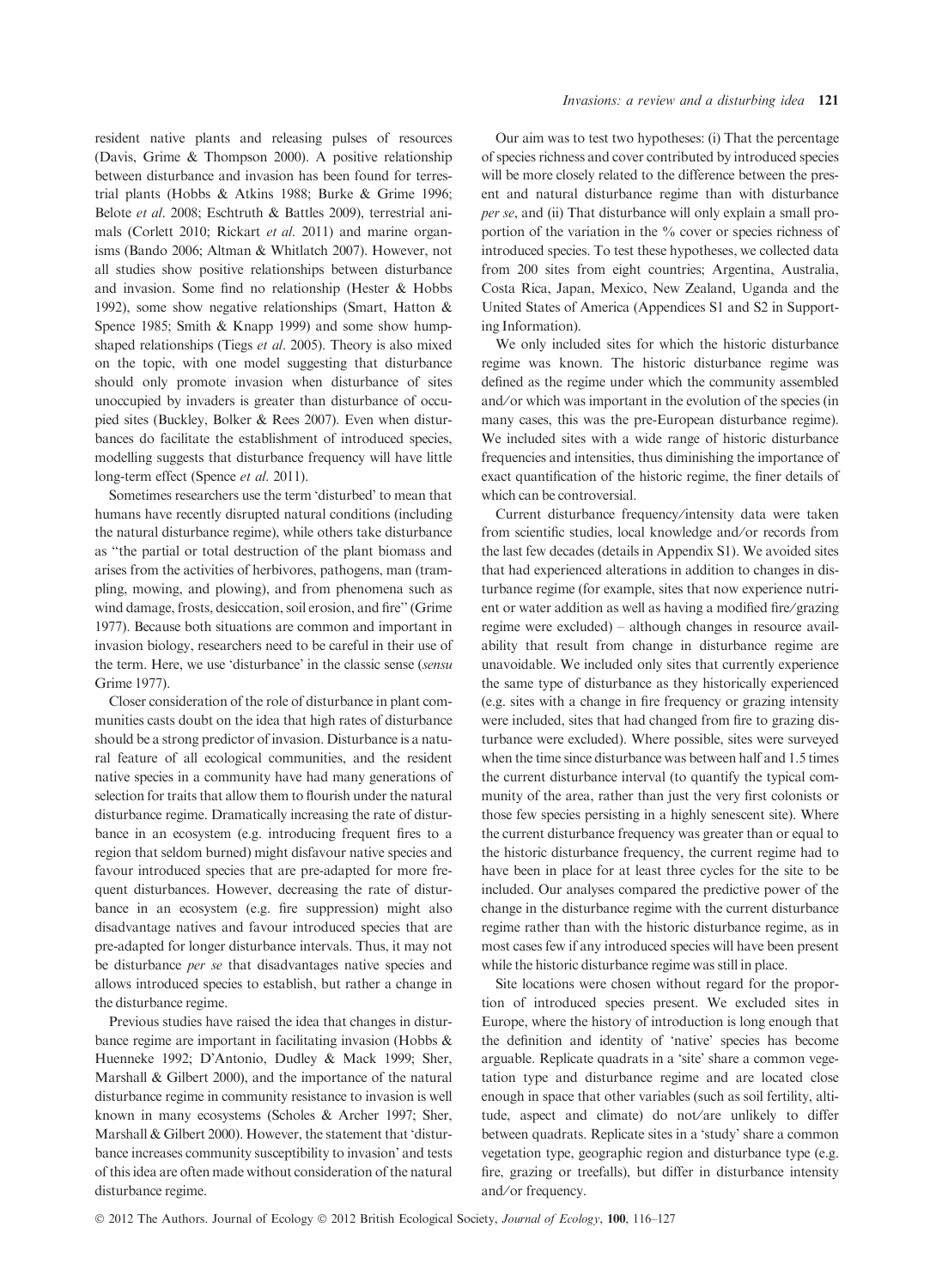The average number of quadrats sampled per site was 36.5 (a total of 7298 quadrats), with a minimum sample size of 5 quadrats (Appendix S1). An exception was made for five sites in Uganda, where data were from one c. 2 Ha quadrat per site. Quadrat size ranged from 0.5 to 21 200 m<sup>2</sup>, with an average of  $560 \text{ m}^2$  (Appendix S1). In each quadrat, we recorded the number of native and introduced species (to calculate the % of species richness at each site contributed by introduced species), and the % of projected cover contributed by introduced species. The quadrats are subsamples in our analyses; the replicates are the 200 study sites.

Disturbance data were divided into those that showed changes in the frequency of disturbances (including frequency of fires, floods and tree falls), and those that showed changes in intensity of grazing. All frequency data were converted to units of disturbances per year. All grazing data were standardized to units of dry (non-reproductive) sheep equivalents (DSE; McLaren 1997) to enable direct comparisons between sites with different grazers.

We calculated change in disturbance regime as the absolute difference between  $log_{10}$  current disturbance and  $log_{10}$  historic disturbance. The log transformation makes this a proportional metric. That is, a change from a 1 to 2 year interval between disturbances appropriately receives the same score as a change from a 10 to 20 year interval between disturbances, and a higher score than a change from a 10 to 11 year interval. We recorded whether each change was an increase or a decrease in disturbance frequency or intensity.

We ran two levels of analyses: global and local. The local analyses provide a controlled test of the hypotheses where factors such as vegetation type, substrate, climate and biological history are held constant, while the global analysis enables us to determine whether our results have general applicability. Local analyses were run on all contributed datasets that contained at least 10 sites from the same study.

A single global analysis was undertaken across all studies using a generalized linear mixed model. As a test statistic, we used the decrease in deviance when using change in disturbance regime as the fixed effect in the model instead of current disturbance rate. A normal random intercept was included in the model for study, to account for variation in response due to study that was not explained by disturbance. When modelling the % of species richness contributed by introduced species, the response was treated as binomial and analysed using logistic regression, with an additional normal random intercept for each observation to account for overdispersion



Fig. 1. Relationships between % of species richness contributed by introduced species and (a) change in disturbance frequency and (b) disturbance frequency; and between % of projected cover contributed by introduced species and (c) change in disturbance frequency and (d) disturbance frequency. Disturbance frequency is the number of disturbances per year. Change in disturbance frequency is the proportional change between current and historic disturbance frequency, calculated as the absolute value of  $(log_{10}$  current disturbance frequency –  $log_{10}$  historic disturbance frequency). A change of 0.3 corresponds to a doubling or halving in disturbance frequency, and a change of 1 corresponds to a 10-fold increase or decrease in disturbance frequency. Each site is represented by a single point, coded for study; white up triangle = Japan forest (treefall); grey up triangle = Japan savanna (treefall); black triangle = Sydney sclerophyll woodland (fire); black circle = Uganda rainforest (treefall); grey circle = USA oak savanna ⁄ woodland (fire); white circle = Mexico forest (fire); black star = Mexico grassland (mowing); grey star = Mexico grassland (flood); white star = Mexico wetland (salt water inundation); black square = Costa Rica rainforest (treefall); plus sign = Costa Rica cloud forest (treefall); grey square = Mexico riparian (river drying); white square = Costa Rica rainforest (flood); down triangle black = Australia savanna (fire); down triangle grey = New Zealand riparian (flood).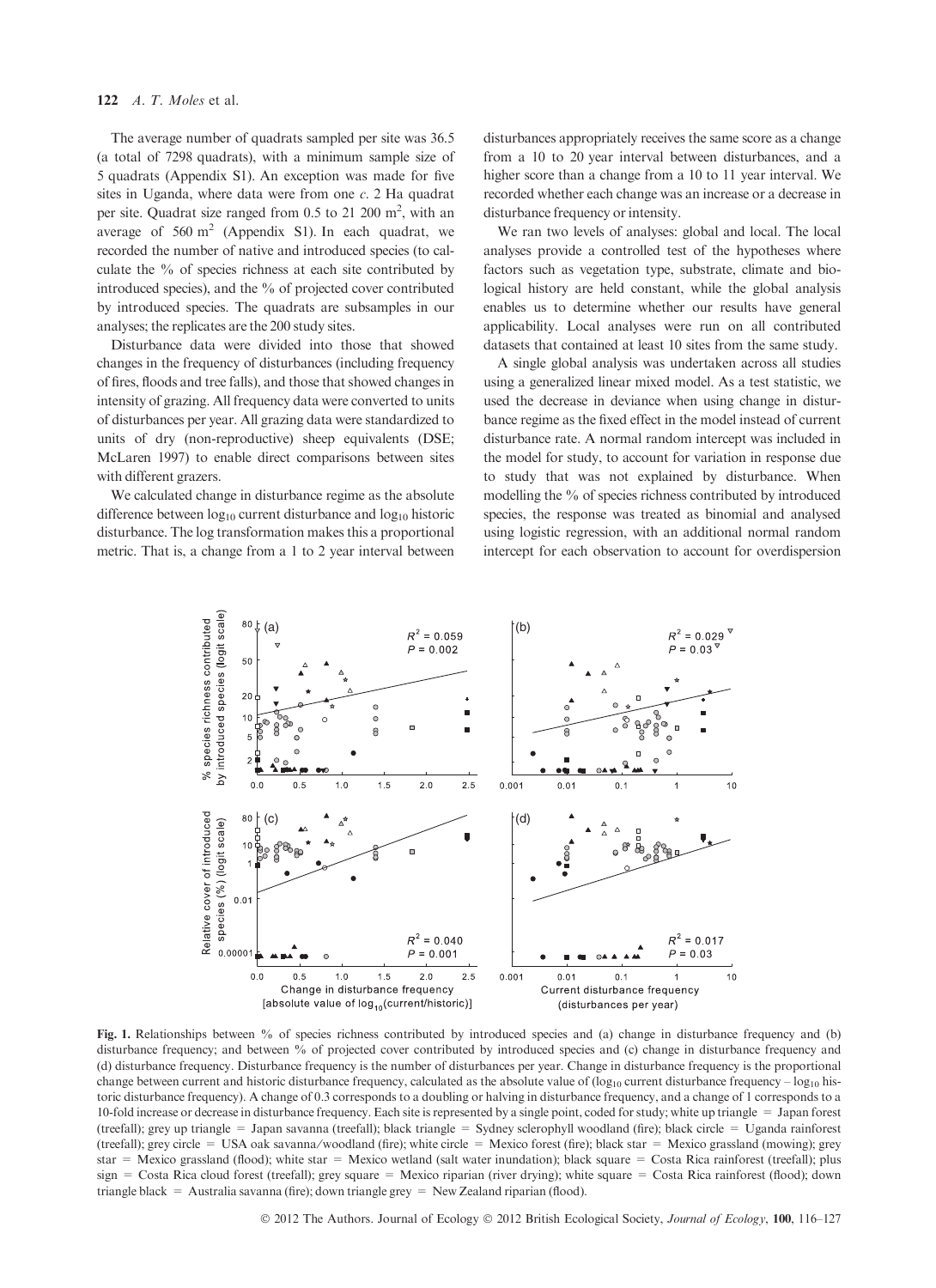relative to the binomial (Warton & Hui 2011). When modelling relative cover of introduced species, a linear mixed model was fitted to logit-transformed cover  $[\ln(p/(1 - p))]$ . To handle sites with zero % cover for introduced species, for which the logit transform is undefined, a small positive constant (equal to the smallest non-zero observation) was added to the numerator and denominator in logit transformation (Warton & Hui 2011). The same procedure was applied to allow us to graph the results (Figs 1 and 2).

Testing whether change in disturbance better explains the richness and⁄ or cover of introduced species than does current disturbance involves two non-nested hypotheses. This means that classical approaches to hypothesis testing cannot be used, so we used a simulation approach (Lewis, Butler & Gilbert 2011). The significance of our log-likelihood ratio (LR) test statistic was evaluated by parametric simulation (Davison & Hinkley 1997), recalculating the test statistic using each of 1000 datasets simulated under the null hypothesis that there was a linear effect of current disturbance. We used  $R^2$  as a summary of goodness-of-fit of different models, where  $R^2$  was calculated as the proportion of deviance in a mixed model with an intercept term only that is explained by adding a linear disturbance term.

Change in disturbance frequency was a significantly better predictor (LR statistic = 5.53;  $P = 0.003$ ) of the % of species richness that was contributed by introduced species (Fig. 1a;

 $R^2 = 0.059$ ;  $P = 0.002$ ) than was the current disturbance frequency (Fig. 1b;  $R^2 = 0.029$ ;  $P = 0.03$ ). Similarly, change in grazing intensity was a significantly better predictor (LR = 5.04;  $P = 0.02$ ) of the % of species richness that was contributed by introduced species (Fig. 2a;  $R^2 = 0.036$ ;  $P =$ 0.01) than was the current grazing intensity (Fig. 2b;  $R^2 = 0.015$ ;  $P = 0.11$ ). The % of cover contributed by introduced species was significantly (LR = 7.82;  $P < 0.001$ ) better predicted by change in disturbance frequency (Fig. 1c;  $R^2$  = 0.038;  $P = 0.001$ ) than by current disturbance frequency (Fig. 1d;  $R^2 = 0.018$ ;  $P = 0.029$ ). Change in grazing intensity explained 0.9% of the variation in the % of cover contributed by introduced species (Fig. 2c;  $P = 0.09$ ), while current grazing intensity explained 0.46% (Fig. 2d;  $P = 0.10$ ). This difference was not statistically significant (LR = 1.92;  $P = 0.16$ ). Overall, the % of species richness and cover contributed by introduced species is better explained by change in disturbance than by disturbance per se. Change in disturbance regime explained around twice as much variation as did current disturbance regime in all four cases. However, the predictive power of both disturbance and change in disturbance was low, with no  $R^2$ s above 7%.

To check how sensitive our results were to choice of method of measuring relative change in disturbance, we also consider using a quadratic model for relative change in disturbance, i.e. using as the linear predictor [log(current/historic)]<sup>2</sup>. Results



Fig. 2. Relationships between % of species richness contributed by introduced species and (a) change in grazing intensity and (b) grazing intensity; and between % of projected cover contributed by introduced species and (c) change in grazing intensity and (d) grazing intensity. Grazing intensity is measured in units of dry sheep equivalents, to allow comparisons between sites with different grazer communities. Each site is represented by a single point, coded for study; up triangle black = Patagonia grassland; down triangle white = Patagonia shrubland; down triangle grey = Japan savanna; white circle = Australia Eucalypt woodland; black square = Australia chenopod shrubland; white diamond = Mexico grassland; black diamond = Australia Acacia woodland; black star = Mexico thornscrub; grey circle = Mexico dry forest/ shrubland/grassland; black circle = Argentina grassland; grey diamond = Argentina forest.

© 2012 The Authors. Journal of Ecology © 2012 British Ecological Society, Journal of Ecology, 100, 116–127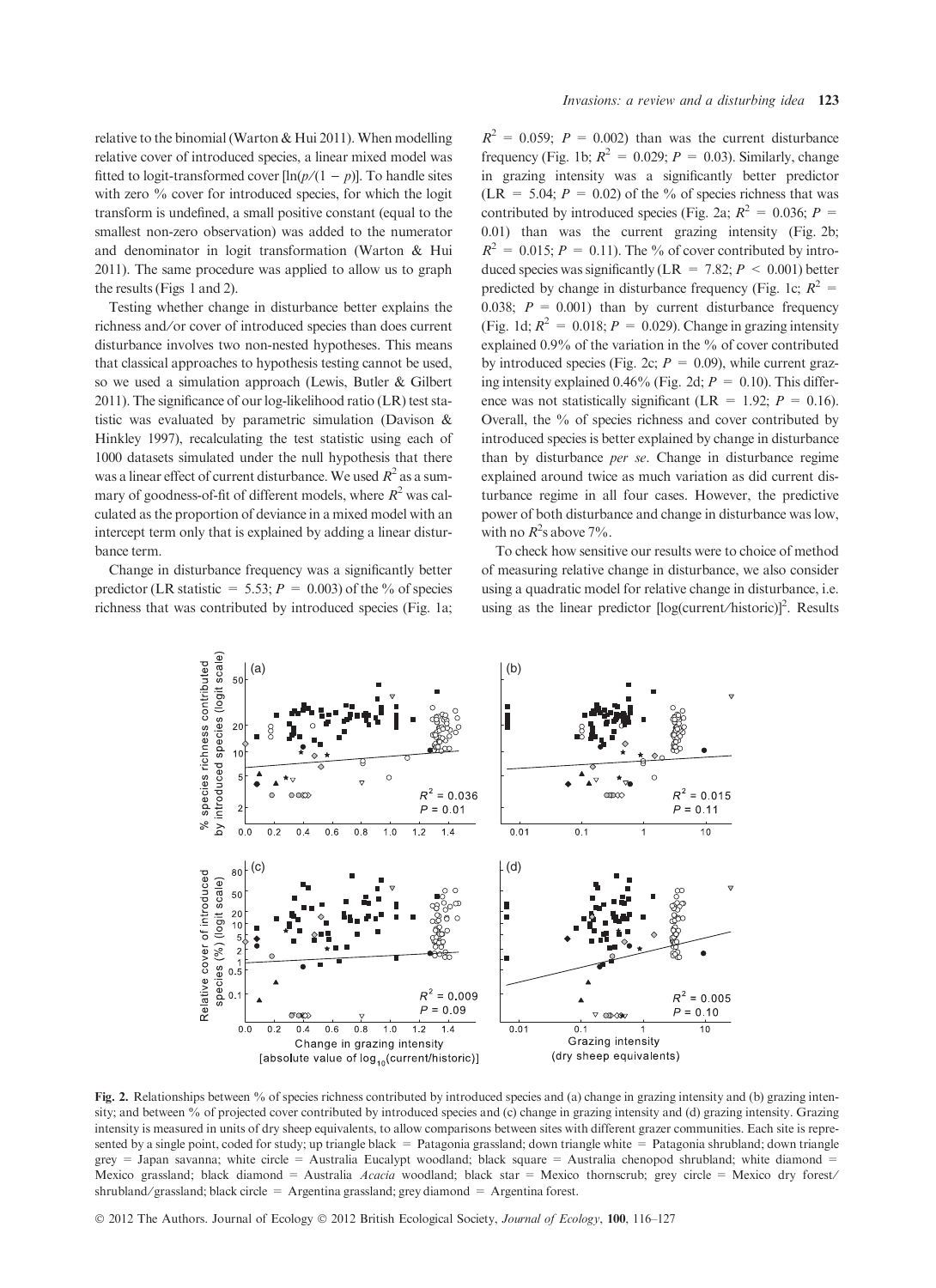were very similar to those presented earlier ( $R^2$ s within 0.006), and P-values yielded the same significance, except that the change in grazing intensity became a significantly  $(LR = 3.21)$ ;  $P = 0.05$ ) better predictor of the % cover contributed by introduced species than was current grazing intensity.

We also considered an alternative measure of grazing intensity; the number of dry sheep equivalents per unit net primary productivity (NPP), to account for the fact that a given stocking density will have different impacts on ecosystems with different levels of productivity. NPP data were taken from Imhoff et al. (2004). This correction affects the current grazing intensity calculations, but not those for change in grazing intensity (a doubling in grazing intensity remains a doubling, regardless of the NPP). Including NPP improved the  $R^2$  for the relationship between current grazing intensity and the % of species richness contributed by introduced species from 0.015 to 0.025. This is still a lower  $R^2$  than found with change in disturbance intensity (0.036), but the difference between models for current grazing and change in grazing dropped to marginal significance (LR = 2.58;  $P = 0.068$ ). Including NPP improved the  $R^2$  for the relationship between current grazing intensity and the % cover contributed by introduced species from 0.0046 to 0.038, with the NPP-corrected  $R^2$ exceeding the  $R^2$  for change in disturbance regime (0.009). However, as in the uncorrected analysis, the difference between models remains non-significant (LR =  $-12.34$ ;  $P = 0.46$ ). Thus, while including NPP in the models for current disturbance regime did improve the fits, it did not alter our overall conclusions.

Finally, we ran local analyses for the four studies (Sydney sclerophyll woodland, Australia; Cedar Creek oak woodland⁄savanna, USA; New South Wales eucalypt woodland, Australia; New South Wales chenopod shrubland, Australia) that included at least ten sites. These analyses repeated the method from the global analyses, except there was no longer a need for a random effect for study in the model. Change in disturbance regime was a significantly ( $P = 0.01$ ) or marginally significantly ( $P = 0.06$ ) better predictor of the % of species richness contributed by introduced species in three of four regions, and a significantly better predictor of the % cover contributed by introduced species in one of four regions (Table 1). In three of the eight local analyses, the slope of the relationship between the % cover or richness of introduced species and current disturbance regime was negative rather than positive as predicted by the theory that disturbance facilitates introduced species by increasing recruitment opportunities. That is, increasing disturbance was associated with fewer introduced species, not more. In these cases, even if the statistical fit for change in disturbance regime is not significantly better, the prediction from the theory that change in disturbance regime facilitates introduced species fits the data better than does the prediction from the classic idea that increasing disturbance facilitates introduced species. Thus, six of eight local analyses provide support for the idea that it is change in disturbance rather than disturbance per se that facilitates introduced species.

Our finding that the richness and cover of introduced species at a site are better predicted by changes in the disturbance regime than by disturbance per se is in line with the recent trend towards a more holistic approach to predicting the traits of introduced species. That is, simple measures of current ecosystem properties yield only weak and/or idiosyncratic patterns,

Table 1. Results of local analyses on studies with at least 10 sites. Parameter estimates are for logit transformed y variables. Positive LR indicate that the change in disturbance is a better predictor of the y variable than is current disturbance regime. In the x variable column, change refers to changes in disturbance frequency (the absolute value of  $log_{10}$ (current disturbance/historic disturbance)), while current refers to  $log_{10}$ (current disturbance)

| Study region/system                                       | No of sites | $\nu$ variable                          | $x$ variable | Slope    | $R^2$ | LR                 | $\boldsymbol{P}$ |
|-----------------------------------------------------------|-------------|-----------------------------------------|--------------|----------|-------|--------------------|------------------|
| Sydney woodland, Australia                                | 10          | % introduced species                    | Change       | 8.77     | 0.34  | 0.41               | $0.06*$          |
|                                                           |             |                                         | Current      | $-4.60$  | 0.32  |                    |                  |
|                                                           |             | Relative cover of introduced            | Change       | 25.19    | 0.68  | $-53.6$            | $1.00*$          |
|                                                           |             | species                                 | Current      | $-15.39$ | 0.76  |                    |                  |
| Cedar Creek oak savanna/<br>woodland, USA                 | 26          | % introduced species                    | Change       | 0.21     | 0.02  | $-0.32$            | $0.63*$          |
|                                                           |             |                                         | Current      | $-0.19$  | 0.03  |                    |                  |
|                                                           |             | Relative cover of introduced<br>species | Change       | $-1.20$  | 0.04  | $-2.11$            | 0.94             |
|                                                           |             |                                         | Current      | 0.97     | 0.05  |                    |                  |
| New South Wales, <i>Eucalyptus</i><br>woodland, Australia | 58          | $\%$ introduced species                 | Change       | 0.21     | 0.012 | 0.45               | 0.06             |
|                                                           |             |                                         | Current      | 0.13     | 0.007 |                    |                  |
|                                                           |             | Relative cover of introduced<br>species | Change       | 8.25     | 0.09  | $2 \times 10^{-8}$ | 0.05             |
|                                                           |             |                                         | Current      | 8.25     | 0.09  |                    |                  |
| New South Wales, chenopod<br>shrubland, Australia         | 54          | % introduced species                    | Change       | 0.38     | 0.08  | 4.94               | 0.01             |
|                                                           |             |                                         | Current      | 0.09     | 0.02  |                    |                  |
|                                                           |             | Relative cover of introduced            | Change       | 0.99     | 0.04  | 0.87               | 0.46             |
|                                                           |             | species                                 | Current      | 0.46     | 0.03  |                    |                  |

LR, likelihood ratio.

P-values marked with asterisks denote cases where the fit for current disturbance regime is a negative relationship, rather than the positive relationship predicted.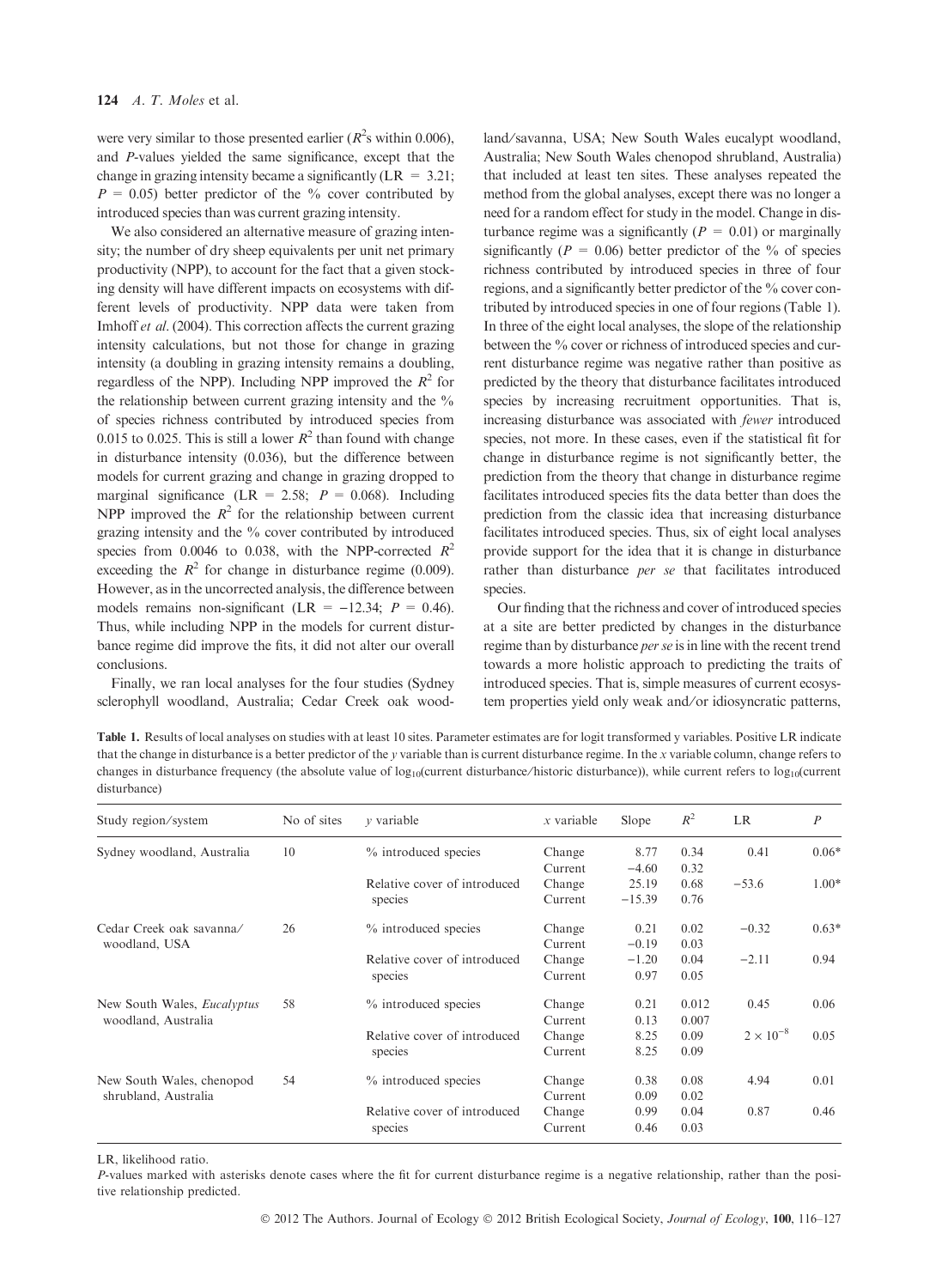while measures that incorporate information about factors that have shaped both ecosystem development and the evolutionary trajectory of the resident species provide a more robust understanding. Our results also support the idea that capturing information about the differences between the conditions under which native species evolved/assembled, and current conditions are likely to be particularly informative (Moles, Gruber & Bonser 2008).

On one hand, our finding that disturbance has low power to explain global patterns in the species richness and cover of introduced species is unsurprising. Many factors are thought to affect an ecosystem's susceptibility to invasion (including disturbance, species composition, species richness, resource availability and propagule pressure, Hooper et al. 2005; Eschtruth & Battles 2009), and the sites included in our analyses span a wide range of disturbance types, geographical locations and vegetation types. On the other hand, our results show that, although disturbance has some explanatory power and can have clear effects in carefully controlled experiments, it is not likely to be the primary determinant of a site's invasibility. Nonetheless, as many of the determinants of a site's invasibility are likely factors external to the site (e.g. propagule availability or management and use of the land surrounding the site), disturbance likely explains a larger, and perhaps much larger, fraction of the intrinsic invasibility of a site than a statistical test that includes all sources of variation (intrinsic and extrinsic signals as well as noise) might suggest. Quantifying the relative importance of different explanatory variables, and partitioning them in to internal and external drivers, is an important direction for future research.

### Overall conclusions

The field of invasion biology shares a few characteristics with the species it seeks to understand. The number of both papers and introduced plants in the field has been increasing exponentially through time, and the impact of both the plants and the research on them can be (but is not always) very high. Invasions are complex processes, and simple approaches that focus on one factor at a time (such as the traits of invaders or recipient communities) have had limited success. We believe that the best way to further our understanding of invasions will be to adopt more holistic approaches that incorporate several different types of information simultaneously, especially information about the ways conditions have changed. This will not be simple to achieve, but we have an army of enthusiastic ecologists who want to understand invasions, so it seems likely that we will make substantial progress relatively quickly. Finally, invasion biologists (like other ecologists; Cooper 1926) need to take a good hard look at the fundamental tenets of the discipline and ensure that our understanding is built on hard evidence rather than assumptions, or on theories that have equivocal empirical support. Invasion biology is a big field, but there are still plenty of opportunities for new, exciting and urgently needed science.

#### Acknowledgements

Thanks to Romina Lasagno (INTA), Wade Tozer & Ian Wright for help in the field. Thanks to Eduardo Estrada, Arturo Mora, Eduardo Alanís, Guadalupe Martínez-Ávalos, Chris Woolmore and the Department of Conservation (Project River Recovery) New Zealand, and the Uganda Forest Department for providing data and ⁄ or access to plots, and to Owen Price for fire frequency maps for Sydney. Thanks to David Gibson and three anonymous reviewers for comments on the manuscript. D.S.'s data were collected while he was employed at the Department of Plant Sciences, Oxford (UK). P.B.R. and J.C.-B. thank the National Science Foundation Long-Term Ecological Research programme for funding (DEB-0080382), AH thanks the Estonian Science Foundation (grant no 7610) and the European Regional Development Fund (Centre of Excellence FIBIR) for support, D.S. thanks the British Government's Department for International Development Forestry Research Programme for funding (R4737), M.M.M. thanks the Teresa Heinz Scholars for Environmental Research for funding, and A.T.M. thanks the Australian Research Council for funding (DP0984222).

#### References

- Altman, S. & Whitlatch, R.B. (2007) Effects of small-scale disturbance on invasion success in marine communities. Journal of Experimental Marine Biology and Ecology, 342, 15–29.
- Baker, H.G. (1965) Characteristics and modes of origin of weeds. The Genetics of Colonizing Species (eds H.G. Baker & G.L. Stebbins), pp. 147–168. Academic Press, New York.
- Baker, H.G. (1974) The evolution of weeds. Annual Review of Ecology and Systematics, 5, 1–24.
- Bando, K.J. (2006) The roles of competition and disturbance in a marine invasion. Biological Invasions, 8, 755–763.
- Barrett, S.C.H., Colautti, R.I. & Eckert, C.G. (2008) Plant reproductive systems and evolution during biological invasion. Molecular Ecology, 17, 373–383.
- Belote, R.T., Jones, R.H., Hood, S.M. & Wender, B.W. (2008) Diversity-invasibility across an experimental disturbance gradient in Appalachian forests. Ecology, 89, 183–192.
- Blossey, B. & Nötzold, R. (1995) Evolution of increased competitive ability in invasive nonindigenous plants: a hypothesis. Journal of Ecology, 83, 887–889.
- Bossdorf, O., Richards, C.L. & Pigliucci, M. (2008) Epigenetics for ecologists. Ecology Letters, 11, 106–115.
- Bossdorf, O., Auge, H., Lafuma, L., Rogers, W.E., Siemann, E. & Prati, D. (2005) Phenotypic and genetic differentiation between native and introduced plant populations. Oecologia, 144, 1–11.
- Bradley, B.A., Blumenthal, D.M., Wilcove, D.S. & Ziska, L.H. (2010) Predicting plant invasions in an era of global change. Trends in Ecology & Evolution, 25, 310–318.
- Brooks, M.L., D'Antonio, C.M., Richardson, D.M., Grace, J.B., Keeley, J.E., DiTomaso, J.M., Hobbs, R.J., Pellant, M. & Pyke, D. (2004) Effects of invasive alien plants on fire regimes. BioScience, 54, 677–688.
- Buckley, Y.M., Bolker, B.M. & Rees, M. (2007) Disturbance, invasion and reinvasion: managing the weed-shaped hole in disturbed ecosystems. Ecology Letters, 10, 809–817.
- Burke, M.J.W. & Grime, J.P. (1996) An experimental study of plant community invasibility. Ecology, 77, 776–790.
- Buswell, J.M., Moles, A.T. & Hartley, S. (2011) Rapid evolution is common in introduced plant species. Journal of Ecology, 99, 214–224.
- Cheptou, P.-O., Carrue, O., Rouifed, S. & Cantarel, A. (2008) Rapid evolution of seed dispersal in an urban environment in the weed Crepis sancta. Proceedings of the National Adademy of Sciences of the United States of America, 105, 3796–3799.
- Cheverud, J.M., Vaughn, T.T., Pletscher, L.S., King-Ellison, K., Bailiff, J., Adams, E., Erickson, C. & Bonislawski, A. (1999) Epistasis and the evolution of additive genetic variance in populations that pass through a bottleneck. Evolution, 53, 1009–1018.
- Cody, M.L. & Overton, J.M. (1996) Short-term evolution of reduced dispersal in island plant populations. Journal of Ecology, 84, 53–61.
- Cooper, W.S. (1926) The fundamentals of vegetational change. Ecology, 7, 391–413.
- Corlett, R.T. (2010) Invasive aliens on tropical East Asian islands. Biodiversity and Conservation, 19, 411–423.
- Cowan, P.E. (1992) The eradication of introduced Australian brushtail possums, Trichosurus vulpecula, from Kapiti Island, a New Zealand nature reserve. Biological Conservation, 61, 217–226.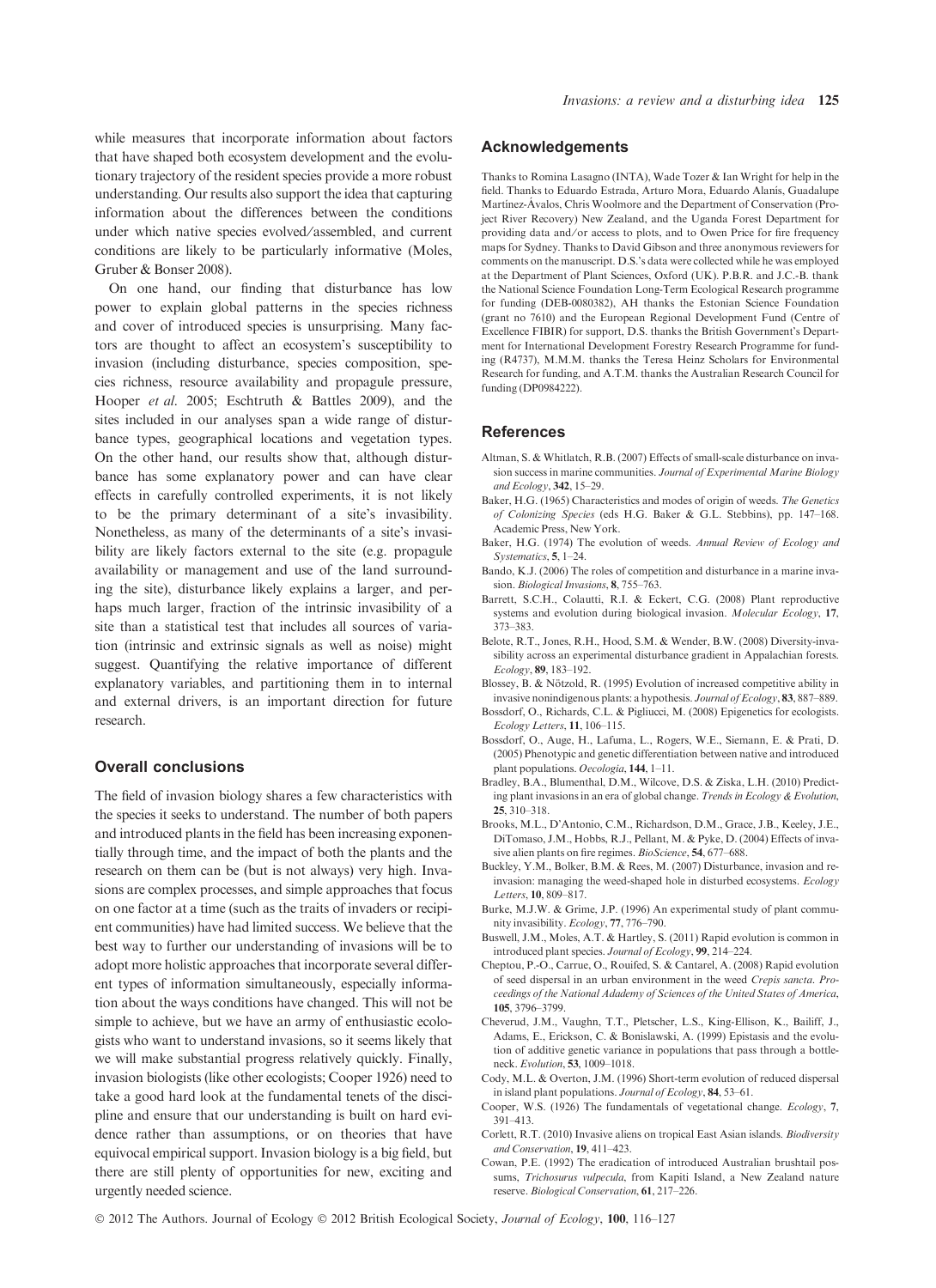- CRC Weed Management (2003) Weeds of National Significance. Weed Management Guide – Lantana (Lantana camara). CRC for Australian Weed Management, and Commonwealth Department of Environment and Heritage, Canberra.
- Daehler, C.C. (2001) Darwin's naturalization hypothesis revisited. The American Naturalist, 158, 324–330.
- Daehler, C.C. (2003) Performance comparisons of co-occurring native and alien invasive plants: implications for conservation and restoration. Annual Review of Ecology and Systematics, 34, 183–211.
- D'Antonio, C.M., Dudley, T.L. & Mack, M. (1999) Disturbance and biological invasions: direct effects and feedbacks. Ecosystems of Disturbed Ground (ed. L.R. Walker), pp. 413–452. Elsevier, New York, USA.
- Davidson, A.M., Jennions, M. & Nicotra, A.B. (2011) Do invasive species show higher phenotypic plasticity than native species and, if so, is it adaptive? A meta-analysis. Ecology Letters, 14, 419–431.
- Davies, K.F., Chesson, P., Harrison, S., Inouye, B.D., Melbourne, B.A. & Rice, K.J. (2005) Spatial heterogeneity explains the scale dependence of the native-exotic diversity relationship. Ecology, 86, 1602–1610.
- Davis, M.A. (2003) Biotic globalization: does competition from introduced species threaten biodiversity? BioScience, 53, 481–489.
- Davis, M.A., Grime, J.P. & Thompson, K. (2000) Fluctuating resources in plant communities: a general theory of invasibility. Journal of Ecology, 88, 528–534.
- Davis, M.A., Pergl, J., Truscott, A.M., Kollmann, J., Bakker, J.P., Domenech, R. et al. (2005) Vegetation change: a reunifying concept in plant ecology. Perspectives in Plant Ecology Evolution and Systematics, 7, 69–76.
- Davis, M., Chew, M.K., Hobbs, R.J., Lugo, A.E., Ewel, J.J., Vermeij, G.J. et al. (2011) Don't judge species on their origins. Nature, 474, 153–154.
- Davison, A.C. & Hinkley, D.V. (1997) Bootstrap Methods and Their Application. Cambridge University Press, Cambridge, UK.
- Diez, J.M., Williams, P.A., Randall, R.P., Sullivan, J.J., Hulme, P.E. & Duncan, R.P. (2009) Learning from failures: testing broad taxonomic hypotheses about plant naturalization. Ecology Letters, 12, 1174–1183.
- Dlugosch, K.M. & Parker, I.M. (2008) Founding events in species invasions: genetic variation, adaptive evolution, and the role of multiple introductions. Molecular Ecology, 17, 431–449.
- Ehrenfeld, J.G. (2010) Ecosystem consequences of biological invasions. Annual Review of Ecology, Evolution, and Systematics, 41, 59–80.
- Ellstrand, N.C. & Schierenbeck, K.A. (2000) Hybridization as a stimulus for the evolution of invasiveness in plants? Proceedings of the National Academy of Sciences of the United States of America, 97, 7043–7050.
- Elton, C. (1958) The Ecology of Invasions by Animals and Plants. Methuen, London, UK.
- Eschtruth, A.K. & Battles, J.J. (2009) Assessing the relative importance of disturbance, herbivory, diversity, and propagule pressure in exotic plant invasion. Ecological Monographs, 79, 265–280.
- Firn, J., Moore, J.L., MacDougall, A.S., Borer, E.T., Seabloom, E.W., HilleRisLambers, J. et al. (2011) Abundance of introduced species at home predicts abundance away in herbaceous communities. Ecology Letters, 14, 274–281.
- Fridley, J.D., Stachowicz, J.J., Naeem, S., Sax, D.F., Seabloom, E.W., Smith, M.D., Stohlgren, T.J., Tilman, D. & Von Holle, B. (2007) The invasion paradox: reconciling pattern and process in species invasions. Ecology, 88, 3–17.
- Grime, J.P. (1977) Evidence for existence of three primary strategies in plants and its relevance to ecological and evolutionary theory. The American Naturalist, 111, 1169–1194.
- Gurevitch, J. & Padilla, D.K. (2004) Are invasive species a major cause of extinctions? Trends in Ecology & Evolution, 19, 470-474.
- Gurevitch, J., Fox, G.A., Wardle, G.M., Inderjit & Taub, D. (2011) Emergent insights from the synthesis of conceptual frameworks for biological invasions. Ecology Letters, 14, 407–418.
- Hawkes, C.V. (2007) Are invaders moving targets? The generality and persistence of advantages in size, reproduction, and enemy release in invasive plant species with time since introduction. The American Naturalist, 170, 832–843.
- Hegarty, M.J., Batstone, T., Barker, G.L., Edwards, K.J., Abbott, R.J. & S.J., H. (2011) Nonadditive changes to cytosine methylation as a consequence of hybridization and genome duplication in Senecio (Asteraceae). Molecular Ecology, 20, 105–113.
- Herben, T., Mandak, B., Bimova, K. & Munzbergova, Z. (2004) Invasibility and species richness of a community: a neutral model and a survey of published data. Ecology, 85, 3223–3233.
- Hester, A.J. & Hobbs, R.J. (1992) Influence of fire and soil nutrients on native and non-native annuals at remnant vegetation edges in the Western Australian wheatbelt. Journal of Vegetation Science, 3, 101-108.
- Hobbs, R.J. & Atkins, L. (1988) Effect of disturbance and nutrient addition on native and introduced annuals in plant communities in the Western Australian wheatbelt. Australian Journal of Ecology, 13, 171-179.
- Hobbs, R.J. & Huenneke, L.F. (1992) Disturbance, diversity, and invasion: implications for conservation. Conservation Biology, 6, 324–337.
- Hobbs, R.J., Arico, S., Aronson, J., Baron, J.S., Bridgewater, P., Cramer, V.A. et al. (2006) Novel ecosystems: theoretical and management aspects of the new ecological world order. Global Ecology and Biogeography, 15,  $1 - 7$
- Hooper, D.A. & Dukes, J.S. (2010) Functional composition controls invasion success in a California serpentine grassland. Journal of Ecology, 98, 764–777.
- Hooper, D.U., Chapin, F.S., Ewel, J.J., Hector, A., Inchausti, P., Lavorel, S. et al. (2005) Effects of biodiversity on ecosystem functioning: a consensus of current knowledge. Ecological Monographs, 75, 3–35.
- Howard, T.G., Gurevitch, J., Hyatt, L. & Carreiro, M. (2004) Forest invasibility in communities in southeastern New York. Biological Invasions, 6, 393– 410.
- Imhoff, M.L., Bounoua, L., Ricketts, T., Loucks, C., Harriss, R. & Lawrence, W.T. (2004) Global patterns in human consumption of net primary production. Nature, 429, 870–873.
- Keane, R.M. & Crawley, M.J. (2002) Exotic plant invasions and the enemy release hypothesis. Trends in Ecology & Evolution, 17, 164–170.
- van Kleunen, M., Weber, E. & Fischer, M. (2010) A meta-analysis of trait differences between invasive and non-invasive plant species. Ecology Letters, 13, 235–245.
- Lee, C.E. (2002) Evolutionary genetics of invasive species. Trends in Ecology & Evolution, 17, 386–391.
- Levine, J.M., Adler, P.B. & Yelenik, S.G. (2004) A meta-analysis of biotic resistance to exotic plant invasions. Ecology Letters, 7, 975–989.
- Levine, J.M. & D'Antonio, C.M. (1999) Elton revisited: a review of evidence linking diversity and invasibility. Oikos, 87, 15–26.
- Levine, J.M., Vila, M., D'Antonio, C.M., Dukes, J.S., Grigulis, K. & Lavorel, S. (2003) Mechanisms underlying the impacts of exotic plant invasions. Proceedings of the Royal Society of London Series B-Biological Sciences, 270, 775–781.
- Lewis, F., Butler, A. & Gilbert, L. (2011) A unified approach to model selection using the likelihood ratio test. Methods in Ecology and Evolution, 2, 155–162.
- Lockwood, J.L., Cassey, P. & Blackburn, T. (2005) The role of propagule pressure in explaining species invasions. Trends in Ecology & Evolution, 20, 223–228.
- Lockwood, J.L., Hoopes, M.F. & Marchetti, M.P. (2007) Invasion Ecology. Blackwell Publishing, Oxford, UK.
- Lodge, D.M. (1993) Biological invasions: lessons for ecology. Trends in Ecology & Evolution, 8, 133–137.
- Lonsdale, W.M. (1999) Global patterns of plant invasions and the concept of invasibility. Ecology, 80, 1522–1536.
- Mack, M.C. & D'Antonio, C.M. (1998) Impacts of biological invasions on disturbance regimes. Trends in Ecology & Evolution, 13, 195–198.
- Maron, J.L., Elmendorf, S.C. & Vila, M. (2007) Contrasting plant physiological adaptation to climate in the native and introduced range of Hypericum perforatum. Evolution, 61, 1912–1924.
- Marzluff, J.M., Shulenberger, E., Bradley, G., Alberti, M., Ryan, C., ZumBrunnen, C., Endlicher, W. & Simon, U. (2008) Urban Ecology: An International Perspective on the Interaction of Humans and Nature. Springer, New York, pp. 807.
- Mason, R., Cooke, J., Moles, A.T. & Leishman, M.R. (2008) Reproductive output of native and exotic plants: a global comparison. Global Ecology and Biogeography, 17, 633–640.
- McLaren, C. (1997) Dry Sheep Equivalents for Comparing Different Classes of Livestock. Department of Primary Industries, Melbourne, Vic., Australia.
- Meiners, S.J., Pickett, S.T.A. & Cadenasso, M.L. (2002) Exotic plant invasions over 40 years of old field succession: community patterns and associations. Ecography, 25, 215–223.
- Melbourne, B.A., Cornell, H.V., Davies, K.F., Dugaw, C.J., Elmendorf, S., Freestone, A.L. et al. (2007) Invasion in a heterogeneous world: resistance, coexistence or hostile takeover? Ecology Letters, 10, 77–94.
- Meyer, J.-Y. (1996) Status of Miconia calvescens (Melastomataceae), a dominant invasive tree in the Society Islands (French Polynesia). Pacific Science, 50, 66–76.
- Moles, A.T., Gruber, M.A.M. & Bonser, S.P. (2008) A new framework for predicting invasive plant species. Journal of Ecology, 96, 13-17.
- Morales, C.L. & Traveset, A. (2009) A meta-analysis of impacts of alien vs. native plants on pollinator visitation and reproductive success of co-flowering native plants. Ecology Letters, 12, 716–728.